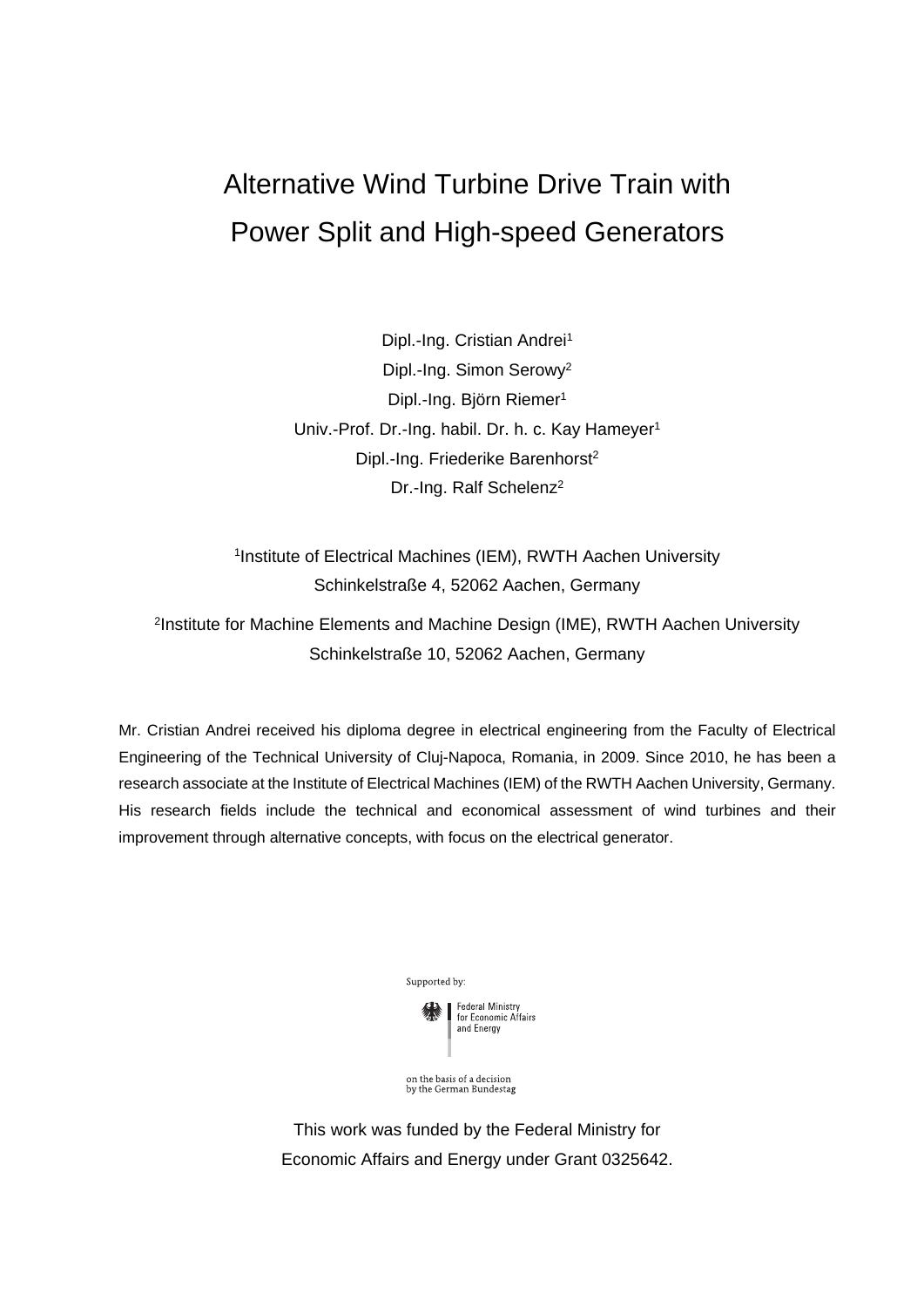## **Motivation and Approach**

Conventional wind turbines (WT) still have a lot of disadvantages, like large weight and size or poor efficiency and reliability. To reach a higher efficiency at a high power density, as well as reduce downtimes and improve maintenance, an alternative 6 MW WT drive train is developed. The proposed drive train has six 1 MW generators that rotate at 5000 rpm and thus combines the advantages of WTs with power split with the high-speed technology of electrical machines. Different gearbox configurations and generator topologies are designed and an operating strategy is developed.

## **Gearbox Configurations**

Four gearbox configurations are designed and investigated on a concept level. They are composed of four gear stages to realize a ratio of over 1:400 for the high-speed generators. Three planetary gear stages (P) and one spur gear stage (S) are used to implement the power split to six generators. The differences between the individual concepts is the position of the power split to the six output shafts (see [Figure 1\)](#page-1-0). After the spur gear stage six switchable clutches are integrated, one for each gear train. The idea is to connect and disconnect individual generators and gear trains during partial load to increase the efficiency and optimize the capacity of the components.

<span id="page-1-0"></span>

Figure 1: Gearbox configurations.

The comparison of the four configurations shows advantages for the SPPP concept, regarding weight and modularity (total number of parts to different number of parts) (see [Table 1\)](#page-1-1). The high number of identical parts with less weight enables a very modular gearbox design.

<span id="page-1-1"></span>

| <b>Gearbox concept</b>          | <b>PPPS</b>                | <b>PPSP</b>                | <b>PSPP</b>                | <b>SPPP</b>      |
|---------------------------------|----------------------------|----------------------------|----------------------------|------------------|
| Weight (Gears, shaft, bearings) | $\approx$ 47 t             | $\approx$ 49 t             | $\approx$ 45 t             | $\approx$ 40 t   |
| Size (Width $\times$ length)    | $3.4 \times 3.4 \text{ m}$ | $3.4 \times 3.4 \text{ m}$ | $3.4 \times 3.2 \text{ m}$ | $4.2 \times 3$ m |
| Total number of parts           | 90                         | 193                        | 275                        | 370              |
| Number of different parts       | 28                         | 31                         | 30                         | 31               |
| Modularity                      | 3.21                       | 6.23                       | 9.17                       | 11.94            |

Table 1: Comparison of different gearbox concepts.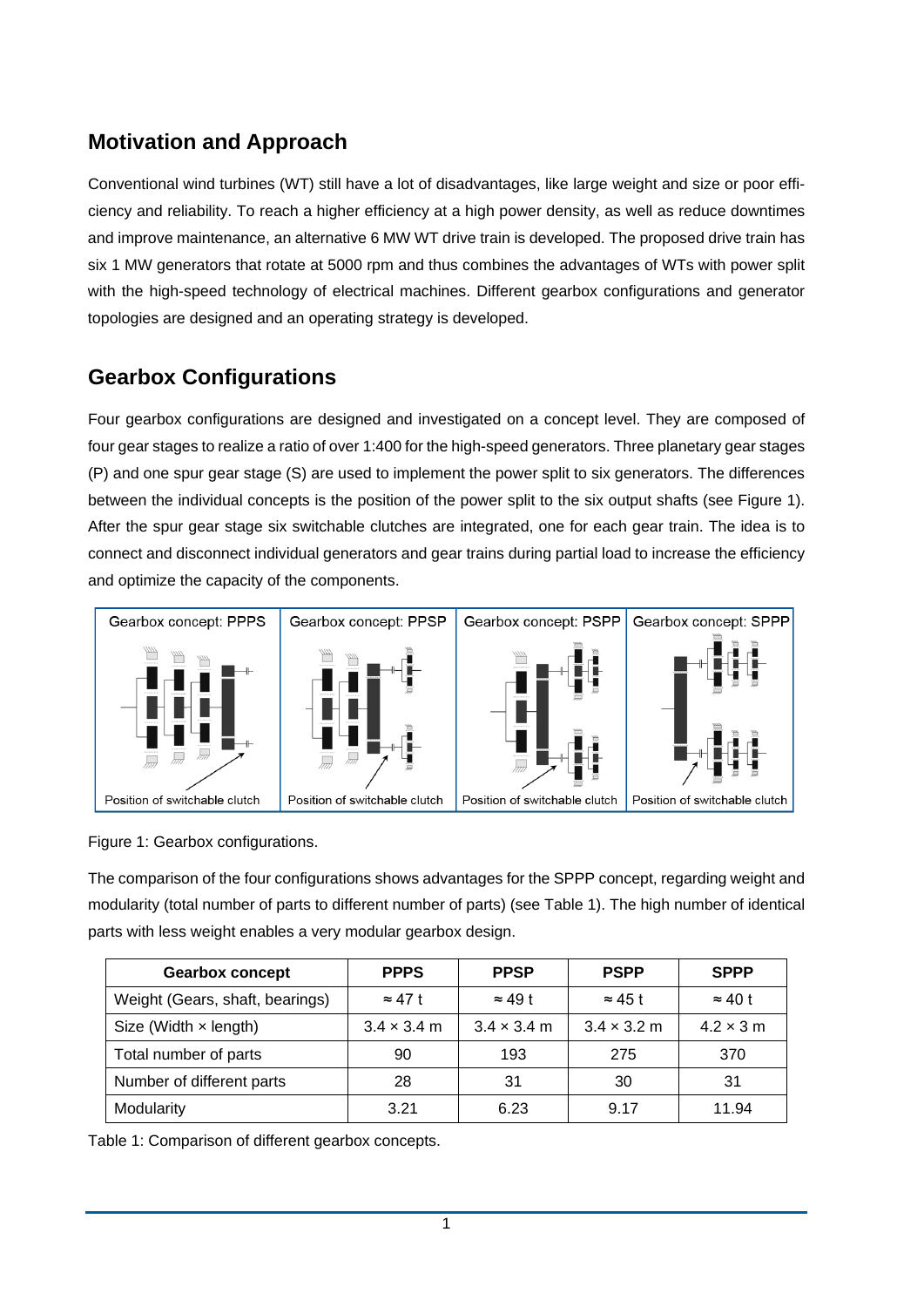Furthermore, due to the integration of switchable clutches immediately after the first gear stage, the SPPP concept offers the greatest potential to improve the utilization capacity and to increase the efficiency during partial load operation (see section ["Operating Strategy"](#page-4-0)).

## <span id="page-2-1"></span>**Generator Topology**

Different electrical machines are evaluated, in order to choose the most suited topology for the application as a high-speed WT generator. The evaluation is based on the Esson power coefficient *C*, which can help determine the utilization of an electrical machine. The Esson coefficient sets a direct relation between the power that can be obtained from an electrical machine and its volume and speed. It can be calculated based on the rotational thrust of the machine *σ*, which is a design dependent quantity and can therefore be used to compare different machine topologies. The rotational thrust is given by the tangential component of the magnetic field strength *Ht* (which is equivalent to the current distribution *A*) and the normal component of the magnetic field induction *B*. [Table 2](#page-2-0) shows the rotational thrusts and the Esson coefficients for different electrical machines. Typical values for other machine parameters (power factor *cosφ*, winding factor *ξ* and efficiency *η*), further needed for the calculation of the rotational thrust, are given as well. The synchronous machine with permanent magnet excitation (PMSM) displays the highest power density.

<span id="page-2-0"></span>

| <b>Electrical machine</b>                              | <b>Typical values</b>          |                                                   | <b>Rotational</b><br>thrust<br>[ $kN/m2$ ] | <b>Esson power</b><br>coefficient<br>[ $kW \cdot min/m^3$ ] |
|--------------------------------------------------------|--------------------------------|---------------------------------------------------|--------------------------------------------|-------------------------------------------------------------|
| Squirrel cage<br>induction machine<br><b>SCIM</b>      | $A = 40000$ A/m<br>$B = 0.8$ T | $cos\varphi = 0.85$<br>$\xi = 0.95$<br>$n = 0.95$ | 17.4                                       | 2.86                                                        |
| Electrically excited<br>synchronous machine<br>EESM    | $A = 40000$ A/m<br>$B = 1.2$ T | $cos\varphi = 0.90$<br>$\xi = 0.95$<br>$n = 0.96$ | 27.8                                       | 4.57                                                        |
| Permanent magnet<br>synchronous machine<br><b>PMSM</b> | $A = 40000$ A/m<br>$B = 1.2 T$ | $cos\varphi = 0.90$<br>$\xi = 0.95$<br>$n = 0.97$ | 28.1                                       | 4.62                                                        |

Table 2: Rotational thrust and Esson power coefficient for different electrical machines.

The PMSM also has the highest efficiency, since no copper losses occur, due to the fact that the excitation is provided through permanent magnets and no copper winding is necessary. Both synchronous machines (PMSM and EESM) display higher efficiency in the low speed range, while the induction machine (SCIM) has an efficiency advantage in the field-weakening area (see [Figure 2\)](#page-3-0).

Since the targeted speed of the generator for the developed WT drive train concept is higher than that of conventional machine topologies, further requirements have to be regarded. Especially the mechanical stress on the rotor of the machines due to centrifugal forces has to be accounted for. For the proposed application, the circumferential speed should not exceed 100 m/s, which constraints the maximum radius of the rotor at 0.19 m (for the given speed of 5000 rpm). The mechanical stress can also show local hotspots, depending on the geometry. In the case of the PMSM for instance, higher stress occurs in the iron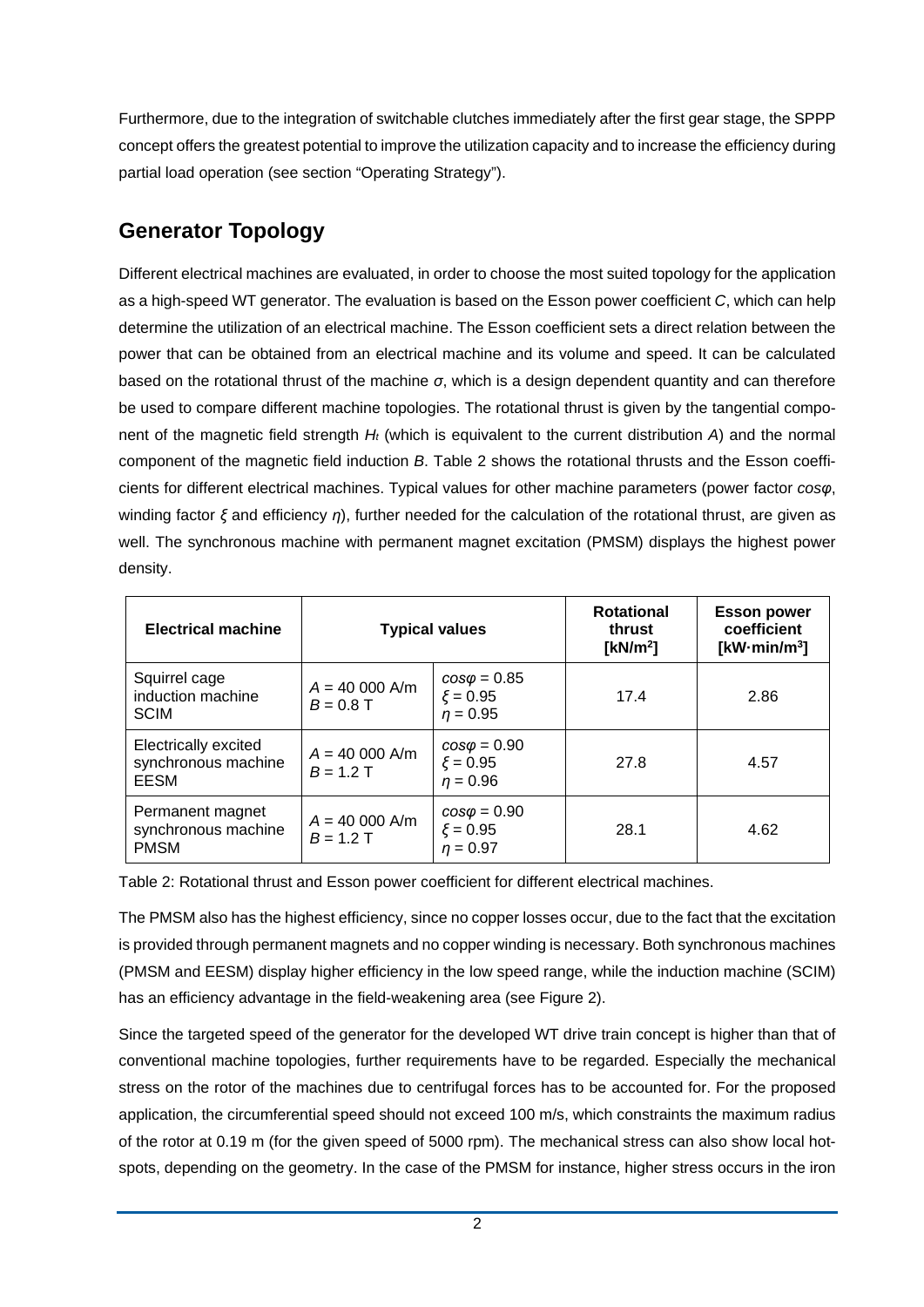bridges around the permanent magnet slots. On the other hand, the rounded shape of the rotor cage bars is of some advantage for the SCIM at higher speeds.



<span id="page-3-0"></span>

The evaluation and comparison of the different electrical machines sets the base for the subsequent, more detailed design study, for which the PMSM and the SCIM are regarded. For the PMSM an existing design with V-shaped internal magnets (V-PMSM) is scaled for the power of 1 MW and the speed of 5000 rpm and its efficiency map is determined with the help of the finite element method (see [Figure 3\)](#page-3-1). The resulting design has a volume of 0.1104  $m^3$ , a power density of 9.06 MW/ $m^3$  and a maximum efficiency of 98.6 %. The SCIM is initially designed based on analytical methods. The results for both machine concepts are shown in [Table 3.](#page-4-1)



<span id="page-3-1"></span>Figure 3: CAD model (exploded view) and efficiency map of the V-PMSM.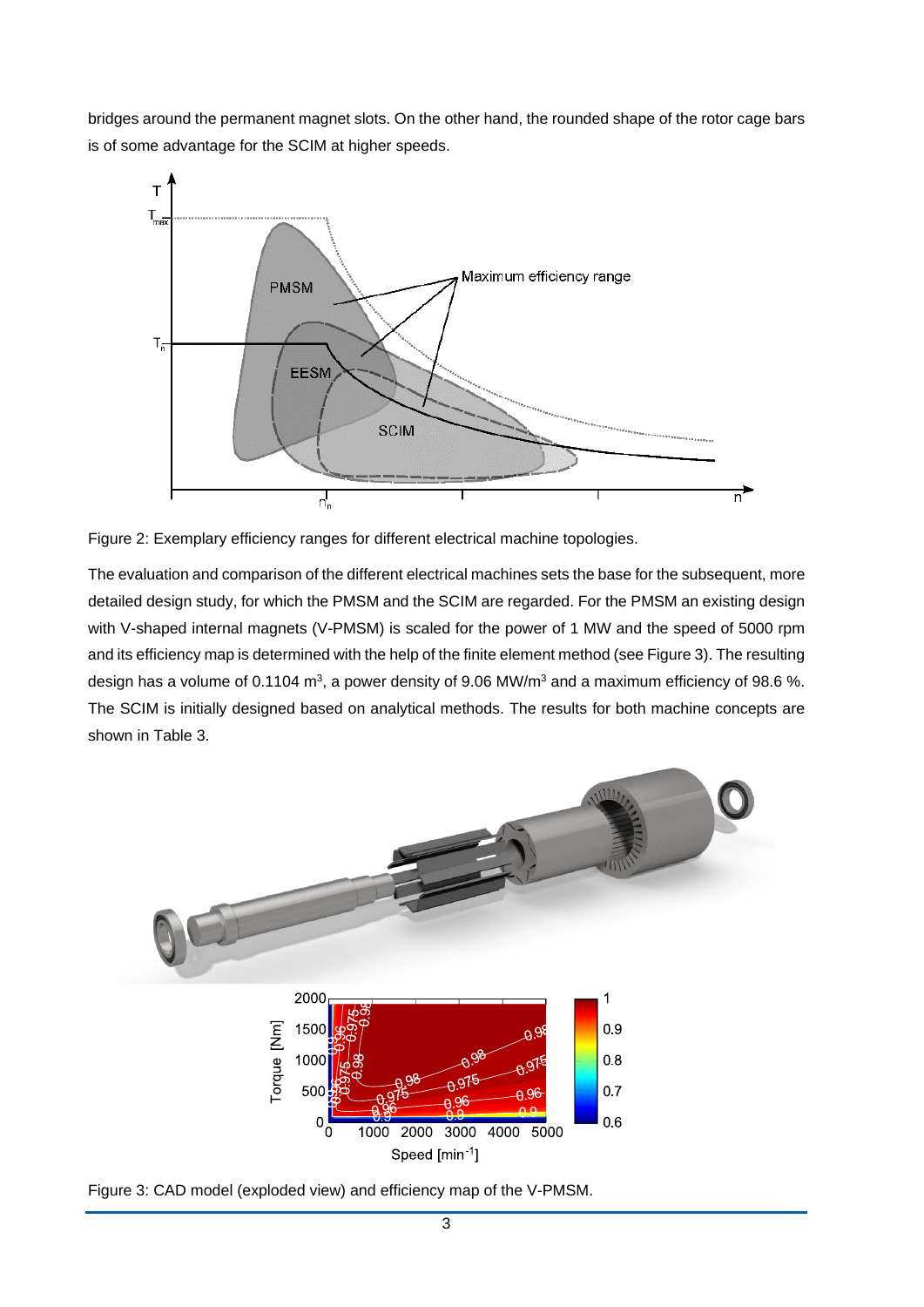| <b>Electrical machine</b>        | <b>SCIM</b>          | <b>V-PMSM</b>            |  |
|----------------------------------|----------------------|--------------------------|--|
| Outer diameter                   | 478.23 mm            | 480.00 mm                |  |
| Total length (incl. end winding) | 621.26 mm            | 610.00 mm                |  |
| Volume                           | $0.1116 \text{ m}^3$ | $0.1104 \text{ m}^3$     |  |
| Power density                    | 8.96 MW/ $m^3$       | $9.06$ MW/m <sup>3</sup> |  |
| Efficiency                       | 95%                  | 98%                      |  |

<span id="page-4-1"></span>Table 3: Comparison of the considered electrical machine concepts.

#### <span id="page-4-0"></span>**Operating Strategy**

The operating strategy of the proposed drive train concept is identical to conventional WTs during full load operation, but extended for partial load operation with the possibility to connect and disconnect individual gear trains and generators. The partial load operation needs to be divided into six individual operating areas. The torque characteristic of the WT, based on the optimum tip speed ratio *λopt* and the rated torque of the generators, determines the switching points to connect or disconnect individual generators. To evaluate the potential of an efficiency increase, an efficiency simulation model is created. In the simulation model the main bearing, the SPPP gearbox concept and six V-PMSM generators are considered (see [Figure 4\)](#page-4-2). The calculation of the power losses is based on [SAE09] for the bearings, on [AND80] and [NIE89] for the gear meshing and on [LIN10] for the seals. The losses of the generators are determined from the characteristic efficiency diagram of the V-PMSM configuration (see section ["Generator](#page-2-1) [Topology"](#page-2-1)). Based on the average wind speed, the power losses of the drive train can be calculated for every operating point.



<span id="page-4-2"></span>

The results show a rise of the efficiency curve from the partial to the full load range, with a maximum efficiency of about 93.5 % at full load (see [Figure 5\)](#page-5-0). Implementing an operating strategy with individual connection of generators shows an efficiency increase in the lower range of the partial load operation. As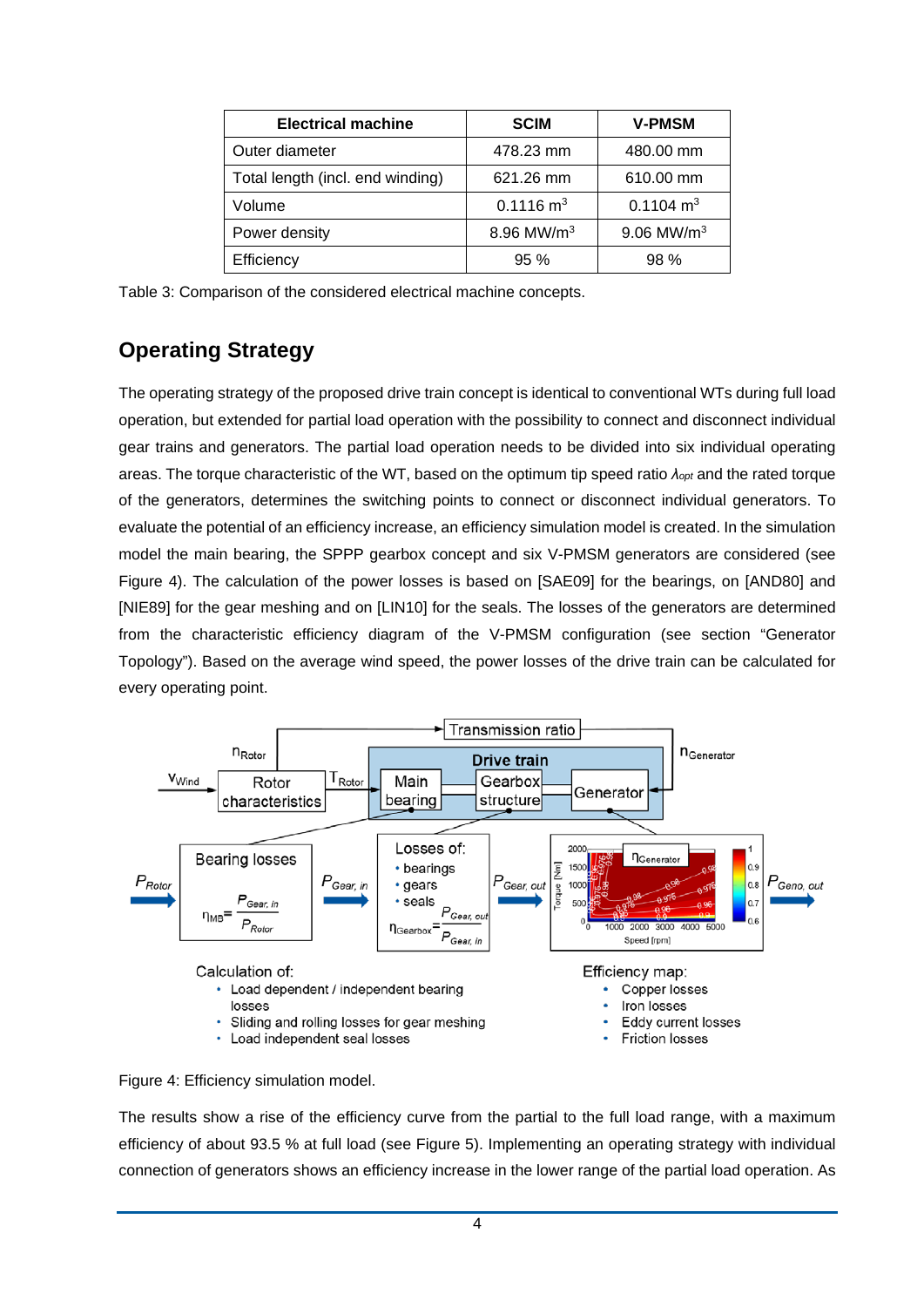soon as all generators are switched on (at approximately 83 % rated power), the efficiency curve follows the same path as in the case where no switching procedure is used.



<span id="page-5-0"></span>Figure 5: Efficiency calculation results.

#### **Conclusion**

In this paper an alternative drive train configuration with six high-speed generators (rated at 1 MW and 5000 rpm) for a 6 MW WT was developed. Different gearbox concepts and electrical machines have been investigated, in order to determine the potential of a higher power density and an efficiency increase. The SPPP gearbox configuration shows advantages regarding both weight and modularity. Efficiency simulation models for the entire drive train were created, considering a V-PMSM topology as a generator. Simulation results display an efficiency increase of up to 7 % during partial load operation, provided that an operating strategy is considered, where gear trains and generators are individually connected and disconnected.

## **Learning Objectives**

The results for the SCIM topology shown in section ["Generator Topology"](#page-2-1) were achieved based on rough analytical design methods. A more detailed model assuming higher harmonics will be used ([OBE93], [OBE07]), in order to assure a fair comparison to the V-PMSM, for which a much higher detail depth was achieved with the help of the finite element method.

Subsequently, based on the dimensions and efficiency results of the different gearbox and generator configurations, a final WT drive train concept will be selected for the structural-dynamic design process.